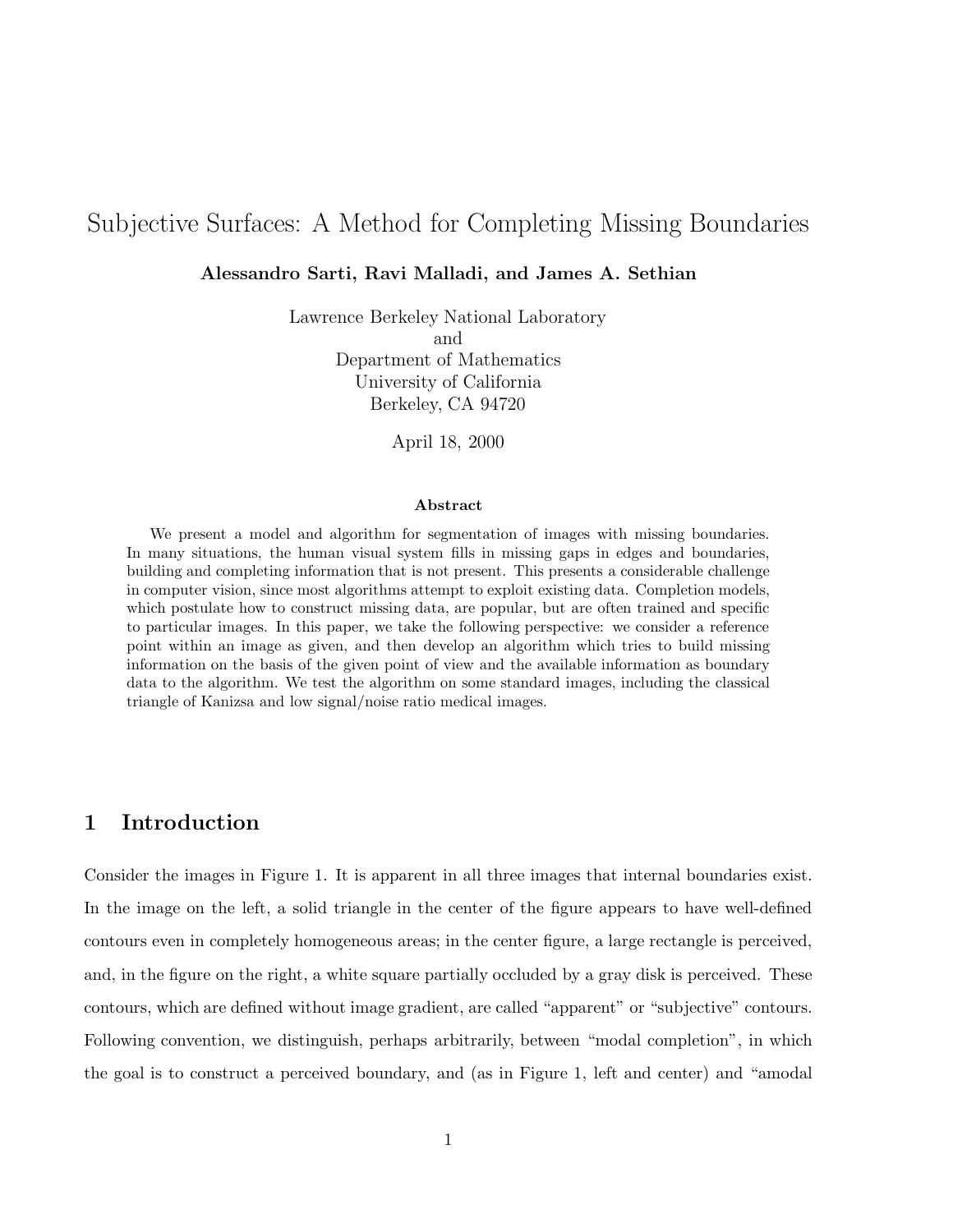completion", in which one reconstructs the shape of a partially occluded objects (as in Figure 1, right); see  $[1]$ .

Our goal is to extract these internal objects, which is known as "segmentation." Since some information is missing, algorithms typically complete the segmentation process by building models of what happens between the available data. In this paper we propose a method for segmentation of images with missing boundaries. We take the following perspective:

- The observer is drawn to a reference point within the image; from that reference point the completion process is constructed.
- Thus, starting from this given reference point, we devise an algorithm which takes advantage of the available boundary data to construct a complete segmentation. Thus, in our approach, the computed segmentation is a function of the reference point.

We define a segmentation as a piecewise constant surface that varies rapidly across the boundary between different objects and stays flat within it. In [2] the segmentation is a piecewise smooth/constant approximation of the image. In our approach the segmentation is a piecewise constant approximation of the point of view- or reference surface. To obtain it we define the following steps:

- 1. Select a fixation point and build the point-of-view surface.
- 2. Detect local features in the image.
- 3. Evolve the point of view surface with a flow that depends both on the geometry of the surface and on the image features. The flow evolves the initial condition towards a piecewise constant surface.
- 4. (Automatically) Pick the level set that describes the desired object.

During the evolution, the point-of-view surface is attracted by the existing boundaries and steepens. The surface evolves towards the piecewise constant solution by continuation and closing of the boundary fragments and the filling in the homogeneous regions. A solid object is delineated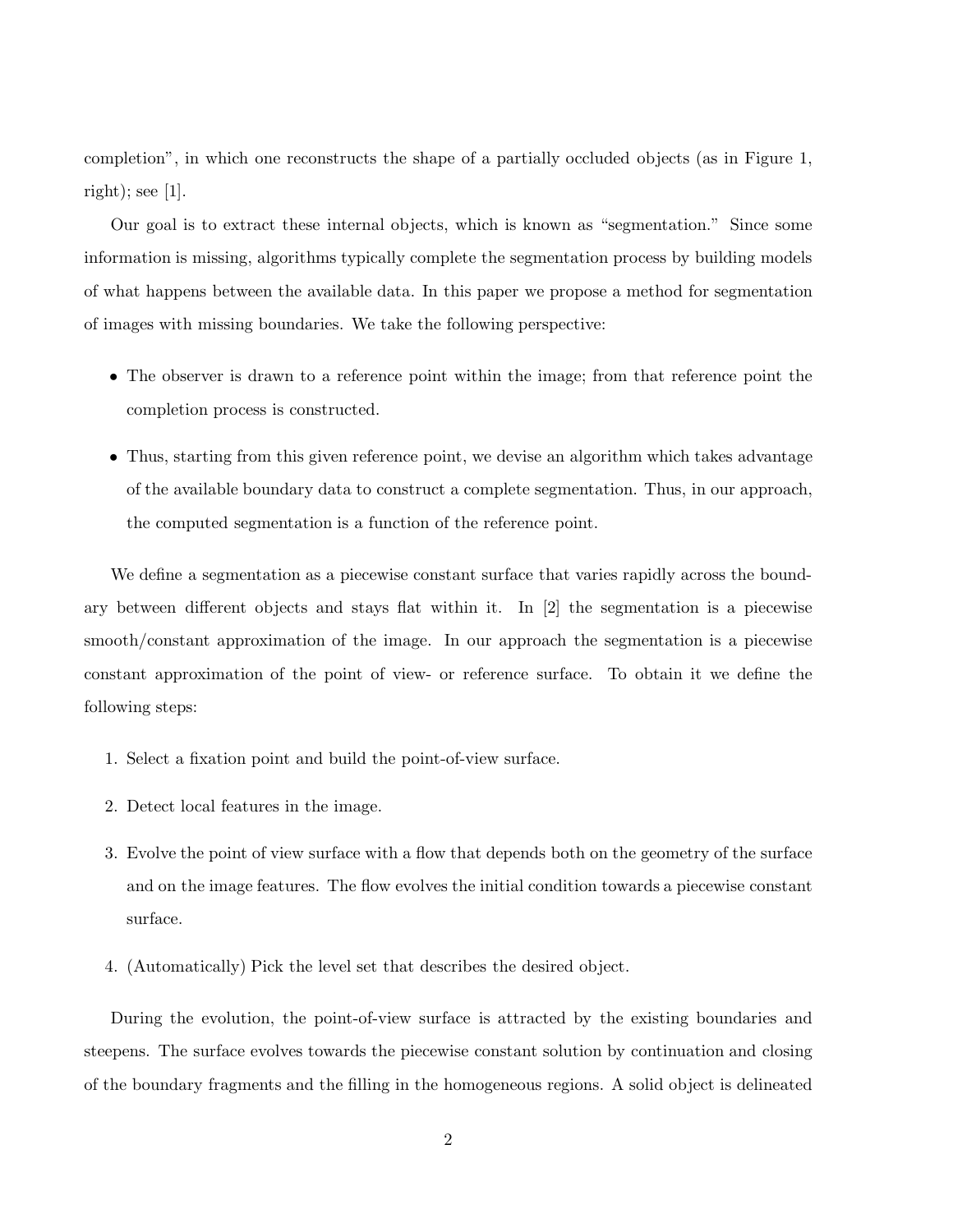as a constant surface bounded by existing and recovered shape boundaries. With this method, the image completion process depends both on the point of view and on the geometric properties of the image. This observation is supported by experimental results on perceptual organization of the human visual system, as pointed out by Kanizsa: "if you fix your gaze on an apparent contour, it disappears, yet if you direct your gaze to the entire figure, the contours appear to be real,"[1].

Both the mathematical and algorithmic approach in our method relies on a considerable body of recent work based on a partial differential equations approach to both front propagation and to image segmentation. Level set methods, introduced by Osher and Sethian [3], track the evolution of curves and surfaces, using the theory of curve and surface evolution and the link between between front propagation and hyperbolic conservation laws discussed in [4, 5]. These methods embed the desired interface as the zero level set desired interface as the zero level set of an implicit function, and then employ finite differences to approximate the solution of the resulting initial value partial differential equation. Malladi, Sethian and Vemuri [6] and Caselles, Catte, Coll, and Dibos in [7] used this technology to segment images by growing trial shapes inside a region with a propagation velocity which depends on the image gradient and hence stops when the boundary is reached; thus, image segmentation is transformed into an initial value partial differential equation in which a propagating front stops at the desired edge.

In [8], Sochen, Kimmel, and Malladi view image processing as the evolution of an image manifold embedded in a higher dimensional Riemannian space towards a minimal surface. This framework has been applied to processing both single- and vector-valued images defined in two and higher dimensions (see [9]). We follow some of these ideas in this paper and view segmentation as the evolution of an initial reference manifold under the influence of local image features.

Our approach takes a more general view of the segmentation problem. Rather than follow a particular front or level curve which one attempts to steer to the desired edge (as in [10, 7]), we begin with an initial surface, chosen on the basis of a user-supplied reference fixation point. We then flow this *entire surface* under speed law dependent on the image gradient, without regard to any particular level set. Suitably chosen, this flow sharpens the surface around the edges and connects segmented boundaries across the missing information. On the basis of this surface sharpening, we can identify a level set corresponding to an appropriate segmented edge. We test our algorithm on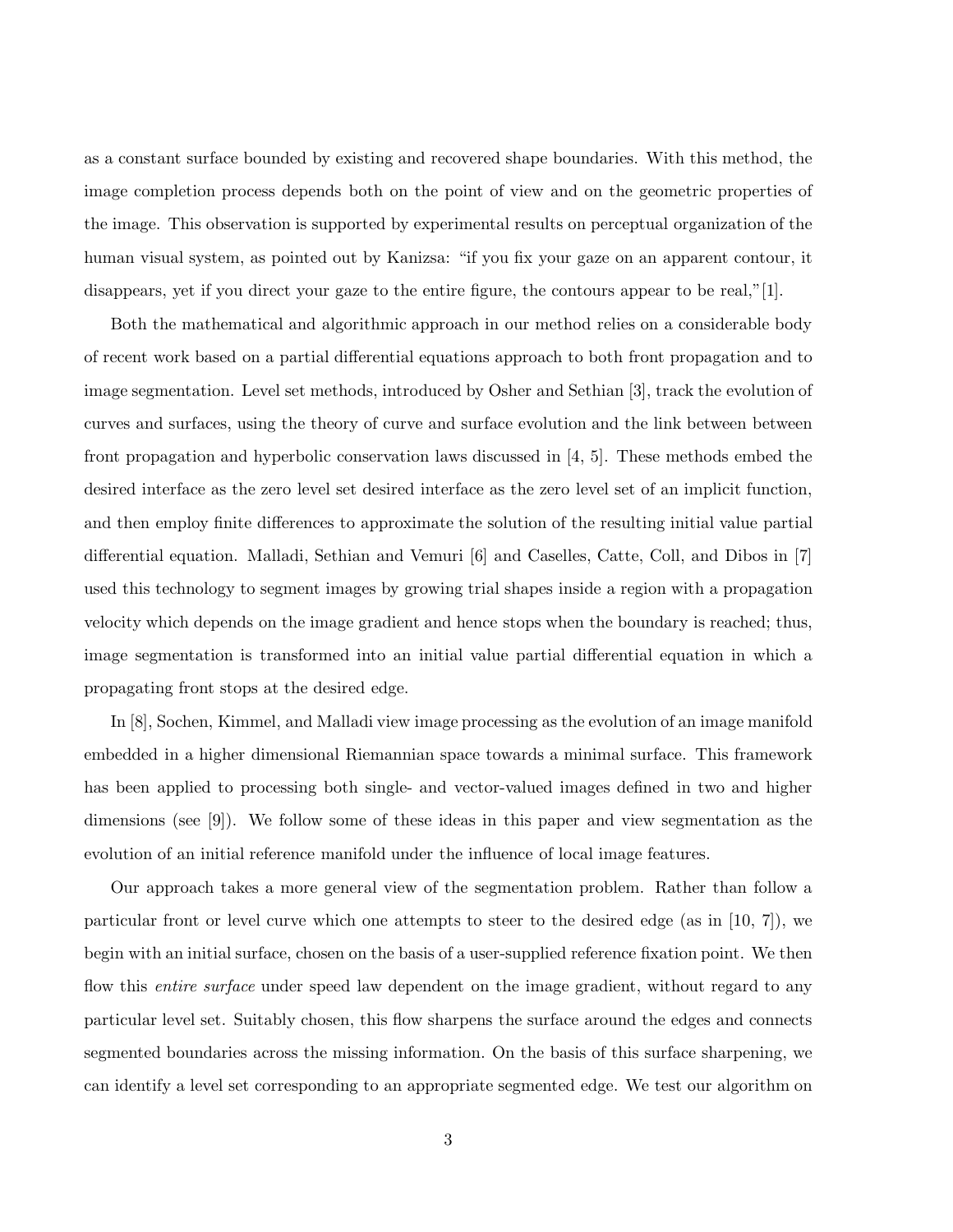various figures, including those above, as well as medical images in which the signal to noise ratio is truly small and the most part of the edge is missed, as in the case of ultrasound images.

The paper is organized as the following. In Section 2 we review past work in segmentation of images with missing boundaries. In Section 3 we discuss the mathematical problem and we present a numerical method to solve it. In Section 4, results of the application of the method to different images and we discuss both the modal and amodal completion scenarios.

## 2 Past Work and Background

In this section, we review some of the other work that has attempted to recover subjective contours. In Mumford [11], the idea was that distribution of subjective contours can be modeled and computed by particles traveling at constant speeds but moving in directions given by Brownian motion. More recently, Williams and Jacobs [12, 13] introduced the notion of a stochastic completion field, the distribution of particle trajectories joining pairs of position and direction constraints, and showed how it could be computed. However, the difficulty with this approach is to consistently choose the main direction of particle motion; in other words, do the particles move parallel (as needed to complete Fig. 1, left) or perpendicular (as needed to complete 1, center) to the existing boundaries, i.e. edges? In addition, in this approach, what is being computed is a distribution of particles and not an explicit contour/surface, closed or otherwise. In this paper, we are interested in recovering explicit shape representations that are reproduce that of the human visual perception, especially in regions with no image-based constraints such as gradient jump or variation in texture.

A combinatorial approach is considered in [14]. A sparse graph is constructed whose nodes are salient visual events such as contrast edges and L-type and T-type junctions of contrast edges, and whose arcs are coincidence and geometric configurational relations among node elements. An interpretation of the scene consists of choices among a small set of labels for graph elements. Any given labeling induces an energy, or cost, associated with physical consistency and figural interpretation. This explanation follows the classical  $2 \frac{1}{2}$  D sketch of David Marr [15].

A common feature of both completion fields, combinatorial methods, as well as variational segmentation methods [2] is to postulate that the segmentation process is independent of observer's point of focus. On the other hand, methods based on active contours perform a segmentation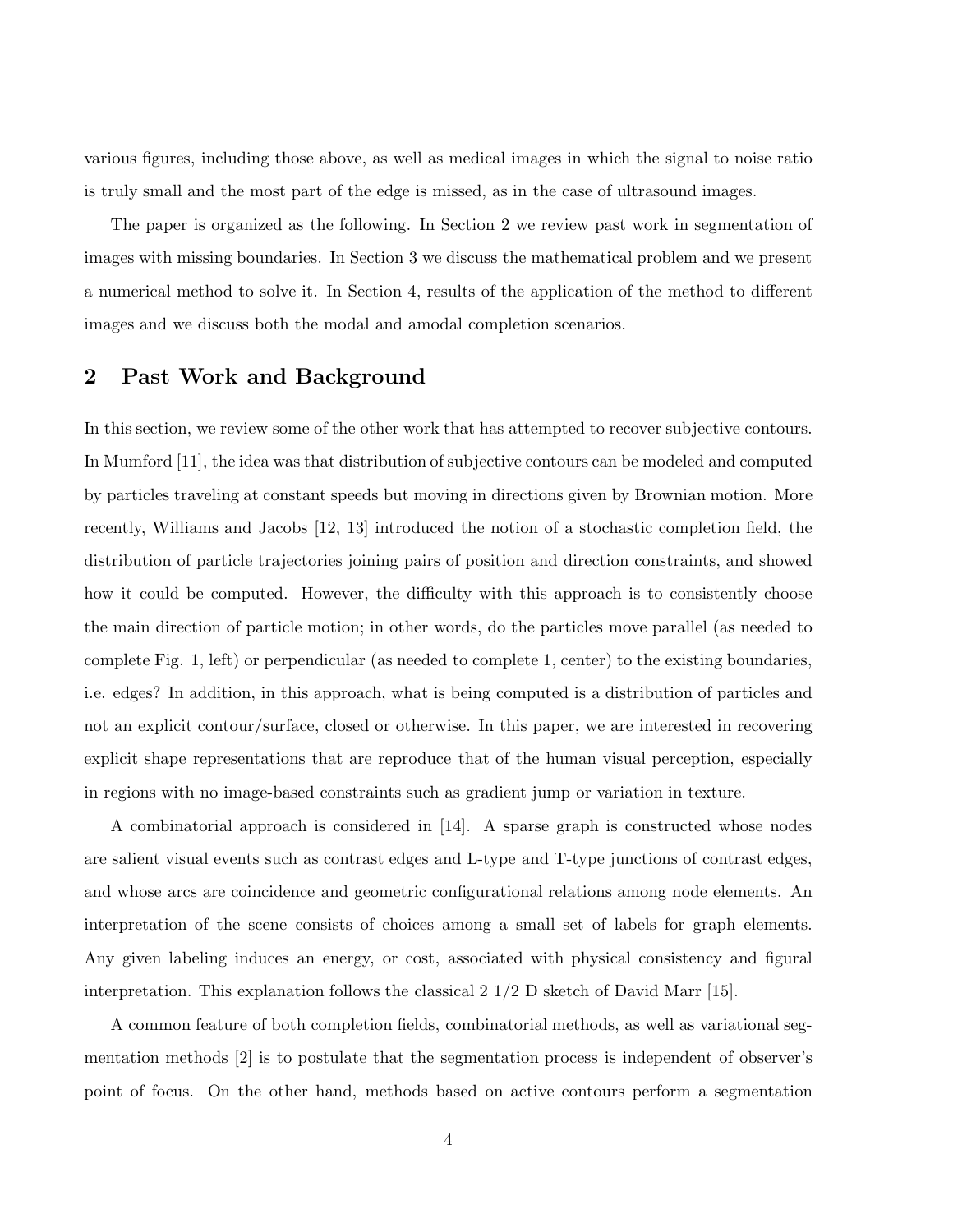strongly dependent on the user/observer interaction. Since their introduction in [16], deformable models have been extensively used to integrate boundaries and extract features from images. An implicit shape modeling approach with topological adaptability and significant computational advantages has been introduced in  $[6, 7, 10]$ . They use the level set approach  $[3, 17]$  to frame curve motion with a curvature dependent speed. These and a host of other related works rely on edge information to construct a shape representation of an object. In the presence of large gaps and missing edge data, the models tend to go astray and away from the required shape boundary. This behavior is due to a constant speed component in the governing equation that helps the curve from getting trapped by isolated spurious edges. On the other hand, if the constant inflation term is switched off, as in [18, 19], the curve has to be initialized close to the final shape for reasonable results. Recently in [20] the authors use geometric curve evolution for segmenting shapes without gradient by imposing a homogeneity constraint, but the method is not suitable for detecting the missing contours shown in Figure 1.

The approach in this paper relies on the perspective that segmentation, regardless of dimensionality, is a 'view-point' dependent computation. The 'view-point' or the user-defined initial guess to the segmentation algorithm enters our algorithm via the point-of-view surface. Next, we evolve this reference surface according to a feature-indicator function. The shape completion aspect of our work is relies on two components: (1) the evolution of a higher-dimensional function and (2) a flow that combines the effects of level set curve evolution with that of surface evolution. In what follows, we will present a geometric framework that will make this possible. Computing the final segmentation (a contour or surface) is accomplished by merely plotting a particular level set of a higher dimensional function.

### 3 Theory

### 3.1 Local feature detection

Consider an image  $\mathcal{I}: (x, y) \to I(x, y)$  defined in  $M \subset \mathbb{R}^2$ . One initial task in image understanding is to build a representation of the changes and local structure of the image. This often involves detection of intensity changes, orientation of structures, T-junctions and texture. The result of this stage is a representation called the raw primal sketch [15]. Several methods have been proposed to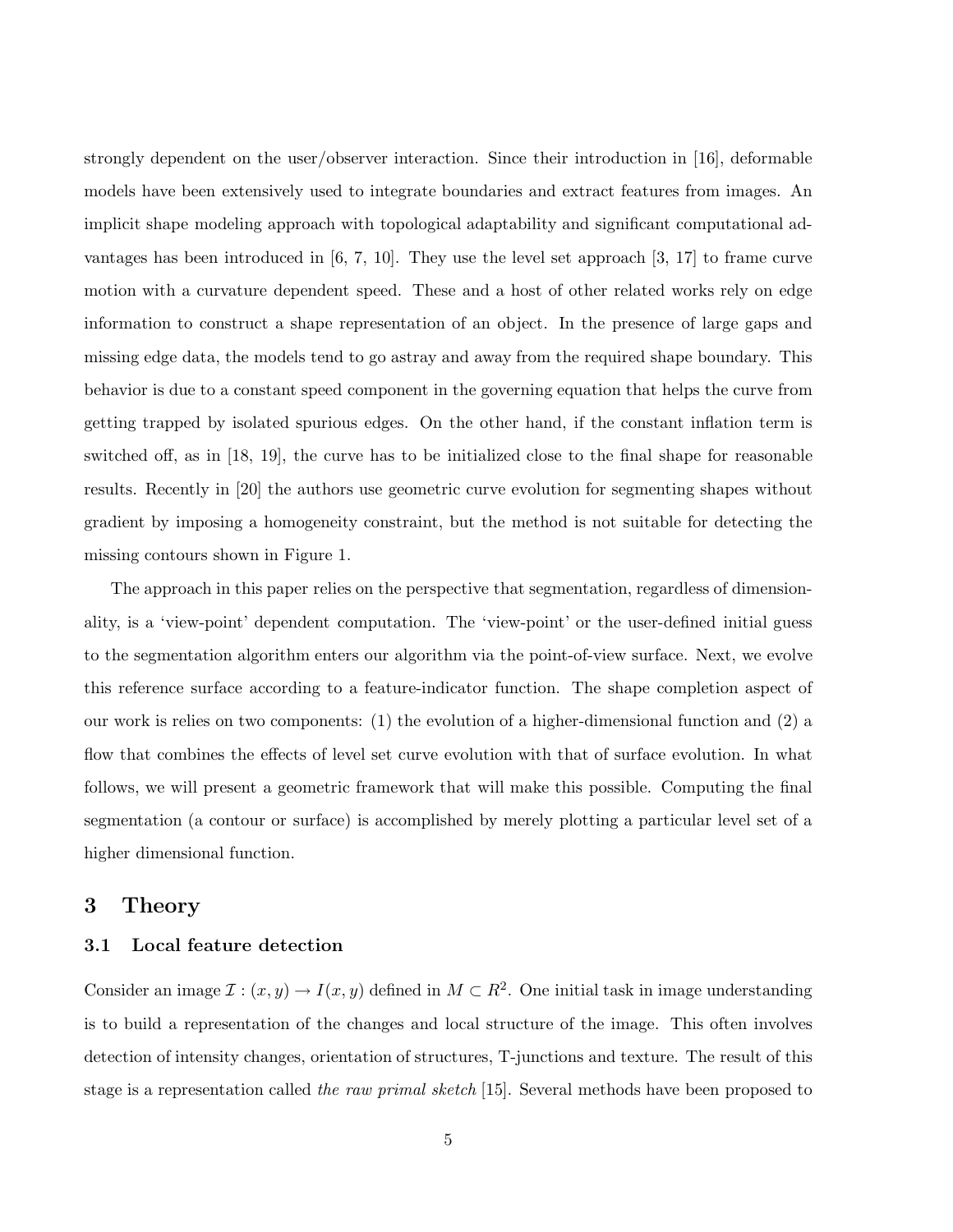compute the raw primal sketch, including multiscale/multiorientation image decomposition with Gabor filtering [21], wavelet transform [22], deformable filter banks [23] etc. For the purpose of the present paper we consider a simple edge indicator, namely

$$
g(x,y) = \frac{1}{1 + (|\nabla G_{\sigma}(x,y) \star I(x,y)|/\beta)^2}
$$

$$
G_{\sigma}(\xi) = \frac{\exp(-(\xi/\sigma)^2)}{\sigma\sqrt{\pi}}
$$
(1)

The edge indicator function  $g(x, y)$  is a non-increasing function of  $|\nabla G_{\sigma}(x, y) \star I(x, y)|$ , where  $G_{\sigma}(x, y)$  is a gaussian kernel and  $\star$  denotes the convolution. The denominator is the gradient magnitude of a smoothed version of the initial image. Thus, the value of  $g$  is closer to 1 in flat areas ( $|\nabla I| \rightarrow 0$ ) and closer to 0 in areas with large changes in image intensity, i.e. the local edge features. The minimal size of the details that are detected is related to the size of the kernel, which acts like a scale parameter. By viewing  $g$  as a potential function, we note that its minima denotes the position of edges. Also, the gradient of this potential function is a force field that always points in the local edge direction; see Figure 2.

To compute  $\nabla G_{\sigma}(x, y) \star I(x, y)$ , we use the convolution derivative property  $\nabla G_{\sigma}(x, y) \star I(x, y) =$  $\nabla(G_{\sigma}(x, y) \star I(x, y))$  and perform the convolution by solving the linear heat equation

$$
\frac{\partial \varphi}{\partial t} = \nabla \cdot (\nabla \varphi) \tag{2}
$$

in the time interval  $[0, \sigma]$  with the initial condition  $\varphi(x, y, 0) = I(x, y)$ .

We conclude this subsection by observing that there are other ways of smoothing an image as well as computing an edge indicator function or in general a feature indicator function, see [18, 10, 24, 25, 26, 8, 9].

### 3.2 Global boundary integration

Now, consider a surface  $S: (x, y) \longrightarrow (x, y, \Phi)$  defined in the same domain M of the image I. The differential area of the graph  $S$  in the Euclidean space is given by:

$$
dA_E = \sqrt{1 + \Phi_x^2 + \Phi_y^2} \, dx \, dy \tag{3}
$$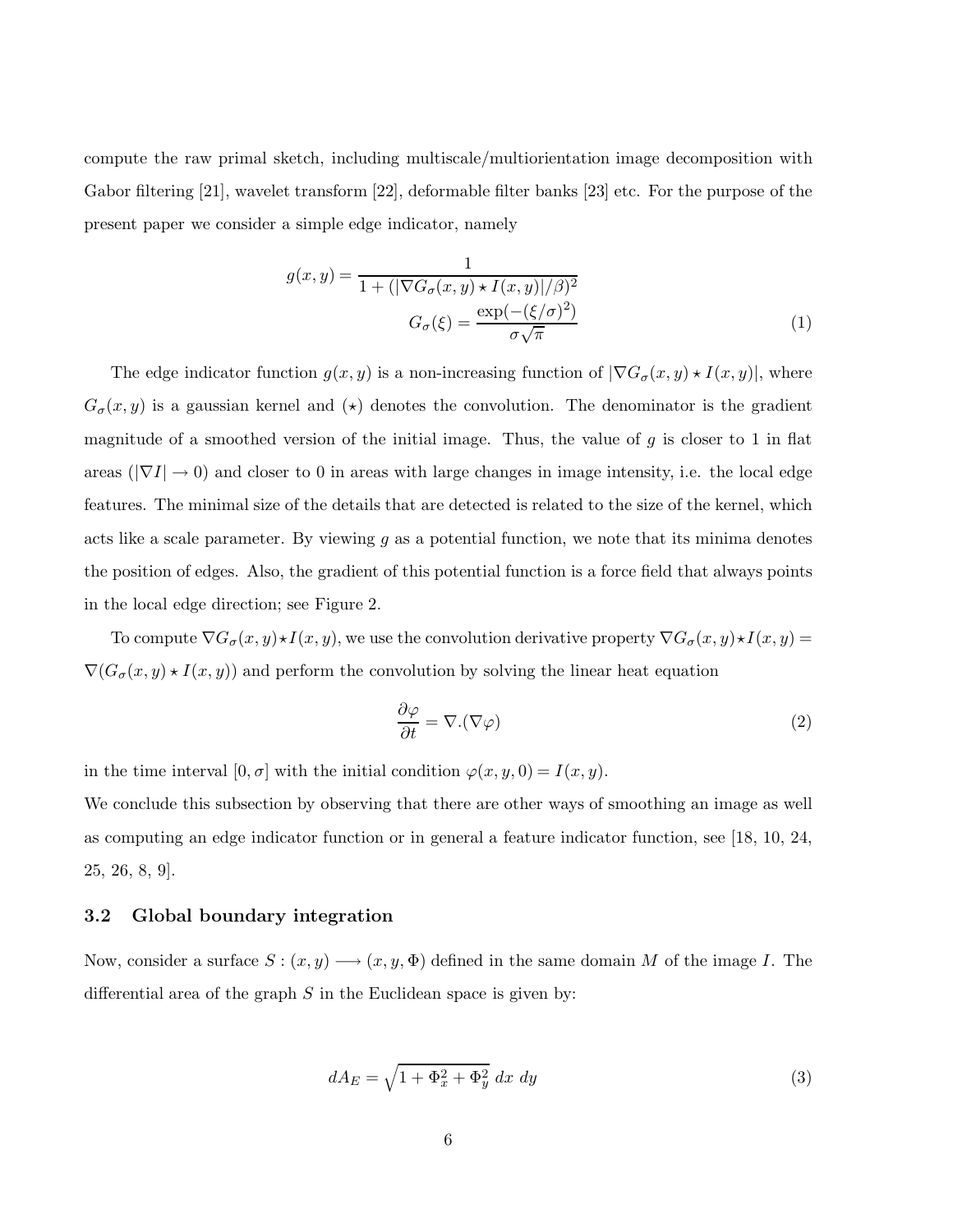We will use the edge indicator  $q$  to stretch and shrink a metric appropriately chosen so that the edges act as attractors under a particular flow. With the metric g applied to the space, we have

$$
dA_g = g(x, y)\sqrt{1 + \Phi_x^2 + \Phi_y^2} dx dy.
$$
\n<sup>(4)</sup>

Now, consider the area of the surface

$$
A_g = \int_M g(x, y)\sqrt{1 + \Phi_x^2 + \Phi_y^2} \, dx \, dy,\tag{5}
$$

and evolve the surface in order to (locally) minimize it. The steepest descent of Eqn. 5 is obtained with usual multivariate calculus techniques and results in the following flow

$$
\frac{\partial \Phi}{\partial t} = g \frac{(1 + \Phi_x^2)\Phi_{yy} - 2\Phi_x \Phi_y \Phi_{xy} + (1 + \Phi_y^2)\Phi_{xx}}{1 + \Phi_x^2 + \Phi_y^2} + (g_x \Phi_x + g_y \Phi_y)^1
$$
(6)

The first term on the right hand side is a parabolic term that evolves the surface in the normal direction under its mean curvature weighted by the edge indicator  $g$ . The surface motion is slowed down in the vicinity of edges  $(g \to 0)$ . The second term on the right corresponds to pure passive advection of the surface along the underlying velocity field  $-\nabla g$  whose direction and strength depend on position. This term pushes/attracts the surface in the direction of the image edges. Note that  $g(I(x, y))$  is not a function of the third coordinate, therefore the vector field  $-\nabla g$  lies entirely on the  $(x, y)$  plane.

The following characterizes the behavior of the flow (Eqn. 6):

1. In regions of the image where edge information exists, the advection term drives the surface towards the edges. The level sets of the surface also get attracted to the edge and accumulate. Consequently, the spatial gradient increases and the surface begins to develop a discontinuity. Now, when spatial derivatives  $\Phi_x, \Phi_y \gg 1$ , the Eqn. 6 approximates to

$$
\frac{\partial \Phi}{\partial t} \approx g \frac{\Phi_x^2 \Phi_{yy} - 2\Phi_x \Phi_y \Phi_{xy} + \Phi_y^2 \Phi_{xx}}{\Phi_x^2 + \Phi_y^2} + (g_x \Phi_x + g_y \Phi_y). \tag{7}
$$

which is nothing but the level set flow for shape recovery [27, 18]. In addition, the (parabolic) first term in Eqn. 7 is a directional diffusion term in the tangent direction and limits diffusion across the edge itself.

<sup>&</sup>lt;sup>1</sup>Note that this is the mean curvature flow in a Riemannian space with conformal metric  $g\delta_{ij}$ .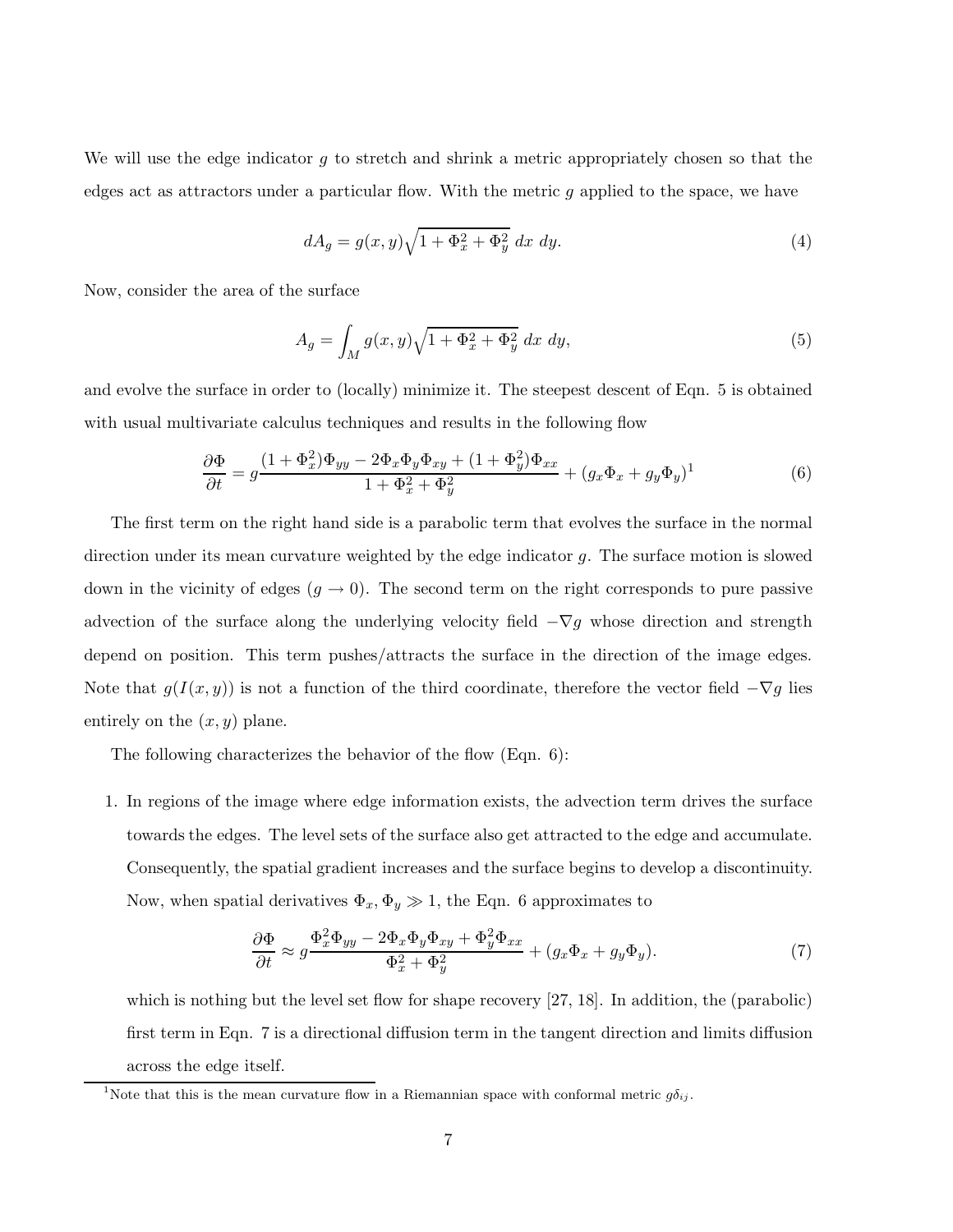2. The region inside the objects where  $g \to 1, |\nabla g| \to 0$  the surface is driven by the Euclidean mean curvature motion towards a flat surface. In these regions we observe  $\Phi_x, \Phi_y \ll 1$  and equation 6 approximates to:

$$
\frac{\partial \Phi}{\partial t} \approx g(\Phi_{xx} + \Phi_{yy}) + (g_x \Phi_x + g_y \Phi_y). \tag{8}
$$

The above equation is non-uniform diffusion equation and denotes the steepest descent of the weighted L2 norm, namely

$$
\int g |\nabla \Phi|^2 dx dy.
$$
 (9)

If image gradient inside the object is actually equal to zero, then  $g = 1$  and Eqn. 8) becomes a simple linear heat equation and the flow corresponds to linear uniform diffusion.

3. We now address the regions in the image corresponding to subjective contours. In our view, subjective contours are simply continuation of existing edge fragments. As we explained before, in regions with well defined edge information, Eqn. 6 causes the level curve accumulation thereby causing an increase in the spatial gradient of  $\Phi$ . Due to continuity in the surface, this edge fragment information is propagated to complete the missing boundary. The main equation 6 is a mixture of two different dynamics, the level set flow (7) and pure diffusion (8) and locally, points on the  $\Phi$  surface move according to one of these mechanisms. In steady state solution, the points inside the objects are characterized by pure linear diffusion, while points on the boundary are characterized by the level set edge enhancing flow. The scaling of the function  $\Phi$  wheights the two dynamics. If  $\Phi$  is "narrow range" (contains a narrow range of values) then the derivatives are small and the behaviour of the flow (6) is mostly diffusive. In the opposite when Φ is "wide range" the behaviour is mostly like level set plane curve evolution. We perform the scaling by multiplying the initial surface  $(x, y, \Phi_0)$  (point of view surface) with a scaling factor  $\alpha$ .

#### 3.3 Numerical Scheme

In this subsection, we show how to approximate equation (6) with finite differences. Let us consider a rectangular uniform grid in space-time  $(t, x, y)$ ; then the grid consists of the points  $(t_n, x_i, y_j) =$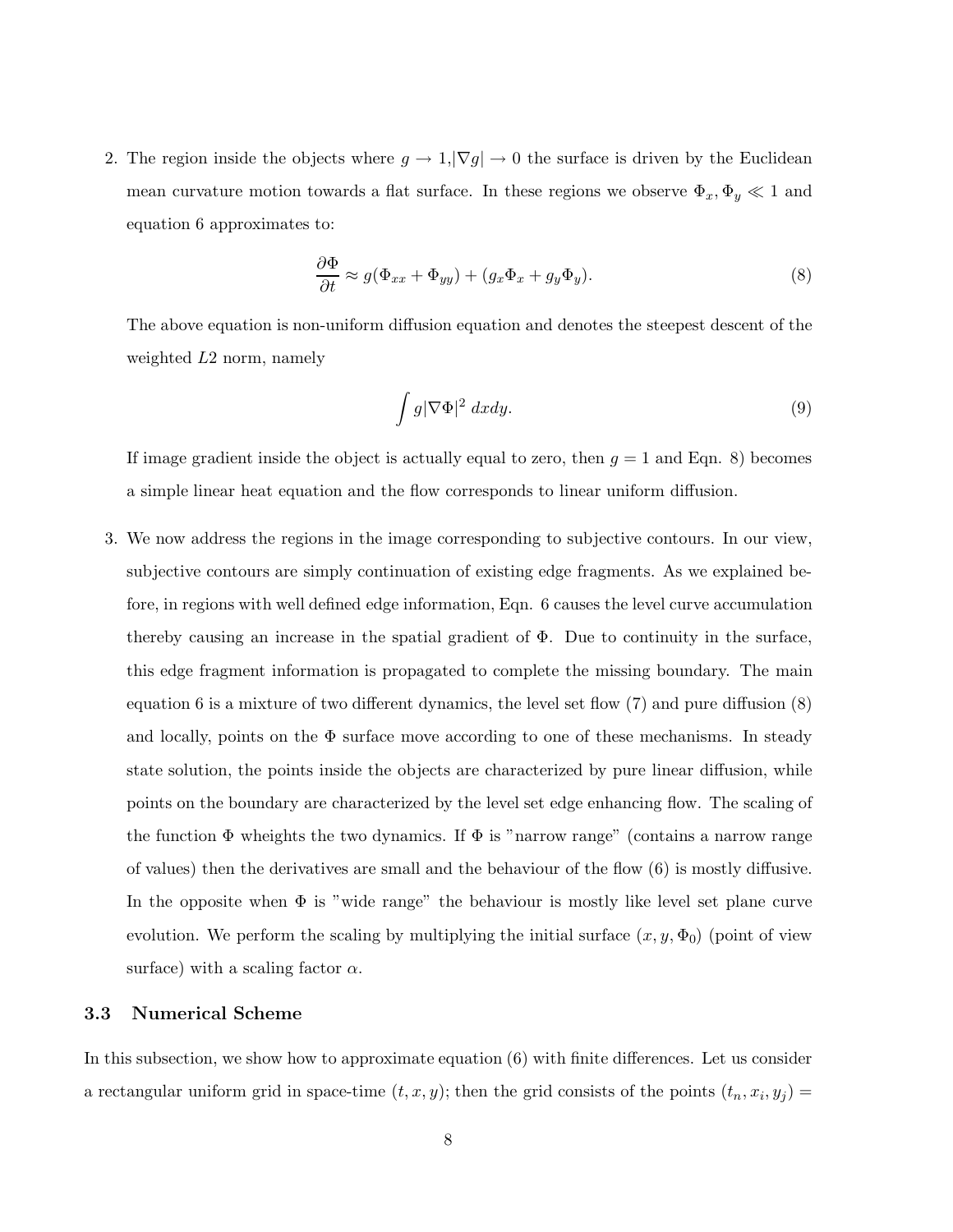$(n\Delta t, i\Delta x, j\Delta y)$ . We denote with  $\Phi_{ij}^n$  the value of the function  $\Phi$  at the grid point  $(t_n, x_i, y_j)$ . The first term of (6) is a parabolic contribution to the equation of motion and we approximate this term with central differences. The second term on the right corresponds to passive advection along an underlying velocity field  $\nabla g$  whose direction and strength depend on edge position. This term can be approximated using the upwind schemes; here we borrow the techniques described in [17, 3]. In other words, we check the sign of each component of  $\nabla g$  and construct one-sided difference approximation to the gradient in the appropriate (upwind) direction. With this, we can write the complete first order scheme to approximate equation (6) as follows:

$$
\Phi_{ij}^{n+1} = \Phi_{ij}^{n} + \Delta t \left\{ \begin{bmatrix} g_{ij} \frac{(1+D_{ij}^{0x^2})D_{ij}^{0yy} - 2D_{ij}^{0x}D_{ij}^{0xy}D_{ij}^{0xy} + (1+D_{ij}^{0y^2})D_{ij}^{0xx}}{1+D_{ij}^{0x^2} + D_{ij}^{0y^2}} \\ - \begin{bmatrix} [max(g_{ij}^{0x}, 0)D_{ij}^{-x} + min(g_{ij}^{0x}, 0)D_{ij}^{+x} \\ + max(g_{ij}^{0y}, 0)D_{ij}^{-y} + min(g_{ij}^{0y}, 0)D_{ij}^{+y} \end{bmatrix} \right\}
$$
(10)

where D is a finite difference operator on  $\Phi_{ij}^n$ , the superscripts  $\{-,0,+\}$  indicate backward, central and forward differences respectively, and the superscripts  $\{x, y\}$  indicate the direction of differentiation. We impose Dirichlet boundary conditions by fixing the value on the boundary equal to the minimum value of the point-of-view surface.

## 4 Results

In this section, we present results of several computations aimed at performing both modal and amodal completion of objects with missing boundaries. The approach consists of a user-defined point-of-view or a reference surface and an edge indicator function computed as a function of the image. Different choices exist for the reference surface; we show two of them in Fig. 3. In the next examples we use  $\Phi_0 = \alpha/\mathcal{D}$ , where  $\mathcal D$  is the distance from the initial point of view and  $\alpha$  is a scaling factor;  $\alpha = 10^3$  is the fixed value that we use. First, we consider the classical triangle of Kanizsa (Fig. 1) and apply the algorithm in order to perform a modal completion of the missing boundaries. We compute the edge map as shown in the left image of Fig. 4 and then choose a reference point approximately at the center of the perceived triangle (center image of Fig. 4). The evolution of the surface under the flow induced by Eqn. 6 is visualized in Fig. 5. The so called subjective surface is the steady state piece-wise linear surface shown at the end of this sequence. The triangle boundary shown in the right image of Fig. 4 is found by plotting the level set  $\Phi = \{max(\Phi) - \epsilon\}$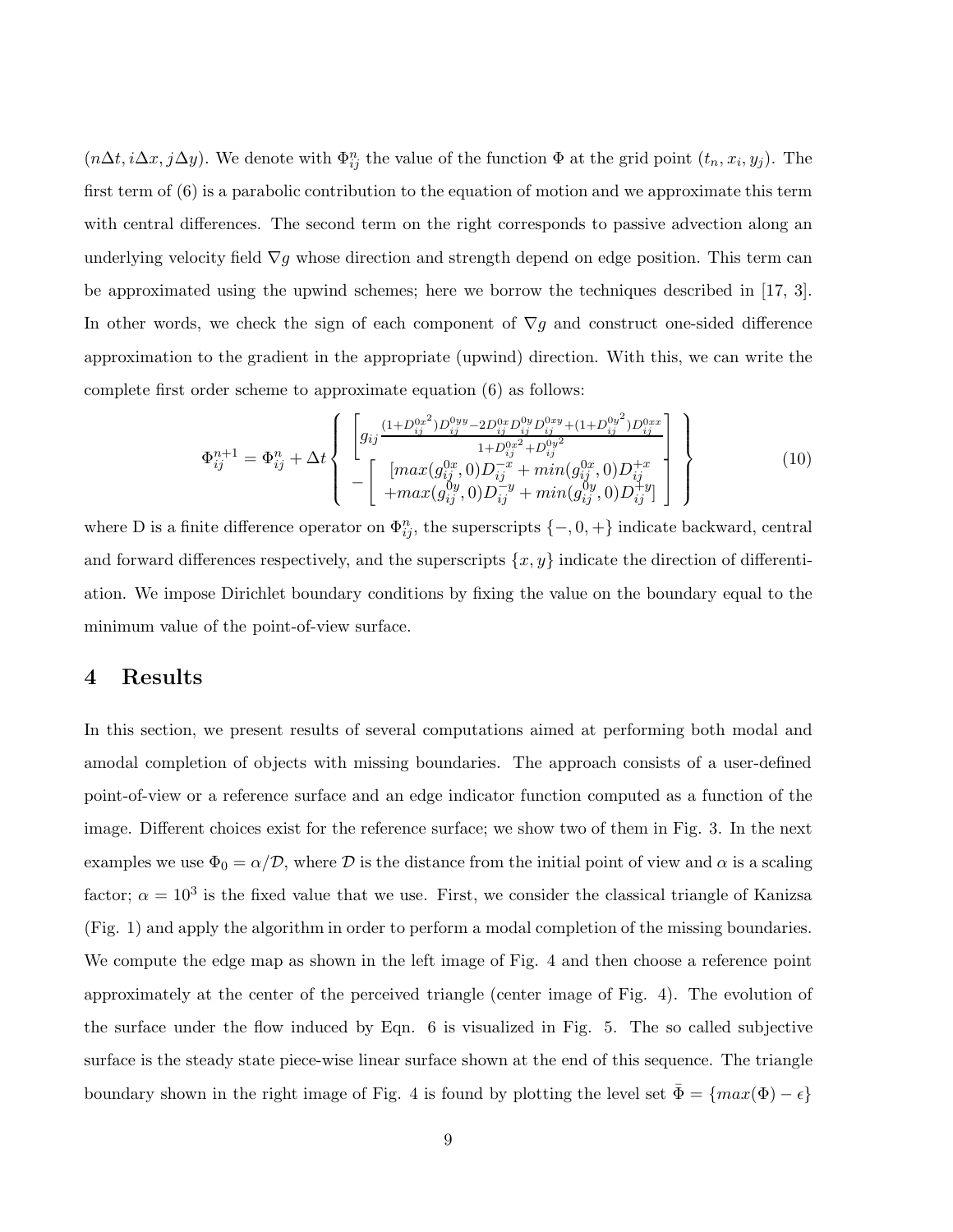of the subjective surface. Note that in visualizing the surface, we normalize it with respect to its maximum.

Next, we present a series of results of computing subjective surfaces. In Fig. 6, we show the subjective surface computation from an image with little or no (aligned) edge information. We render the perceived square in the final image of Fig. 6.

The subjective contours we have considered so far are called "modal" contours because they are "perceived" in the visual experience. Now we consider "amodal" contours that are present in images with partially occluded shapes. Consider the example of a white square partially occluded by a gray disk as shown in Fig. 7. Our goal is to recover the shapes of both the square and the disk. We employ a three step procedure: first, we build the edge map  $g_1$  of the image and choose a point of focus inside the disk and perform the segmentation of the grey disk  $O_{disk}$ . Second, we build another edge map  $g_2 =$  $\begin{cases} 1 & (x, y) \in O_{disk} \\ g_1 & otherwise \end{cases}$  so that all the image features belonging to the first object are inhibited in the new function. As the third step we perform the modal completion of the partially occluded square using the new edge map  $g_2$ . Again, the process is completely automatic after the initial point of reference and the entire process is shown in Fig. 7.

Echographic images are difficult candidates for shape recovery because they possess highly noisy structures and large parts of the boundary are often found absent thereby making shape recovery very difficult. We are interested in developing segmentation methods that deal with noncontinuous edges in extremely noisy images. In Fig. 8, we show one such computation; we use a line initialization instead of a fixation point and the point-of-view surface is constructed to be the distance function from this initial line. The final result, a particular level set of the the subjective surface is shown in the right image of Fig. 8.

## 5 Acknowledgements

We thank Dr. Andreas Wiegmann and Dr. David Hoffman for their comments and suggestions. All calculations were performed at the Lawrence Berkeley National Laboratory. The work was supported by the Director, Office of Science, Office of Advanced Scientific Computing Research, Mathematical Information, and Computational Science Division of the U.S. Department of Energy under contract No. DE-AC03-76SF00098, and the Office of Naval Research under under grant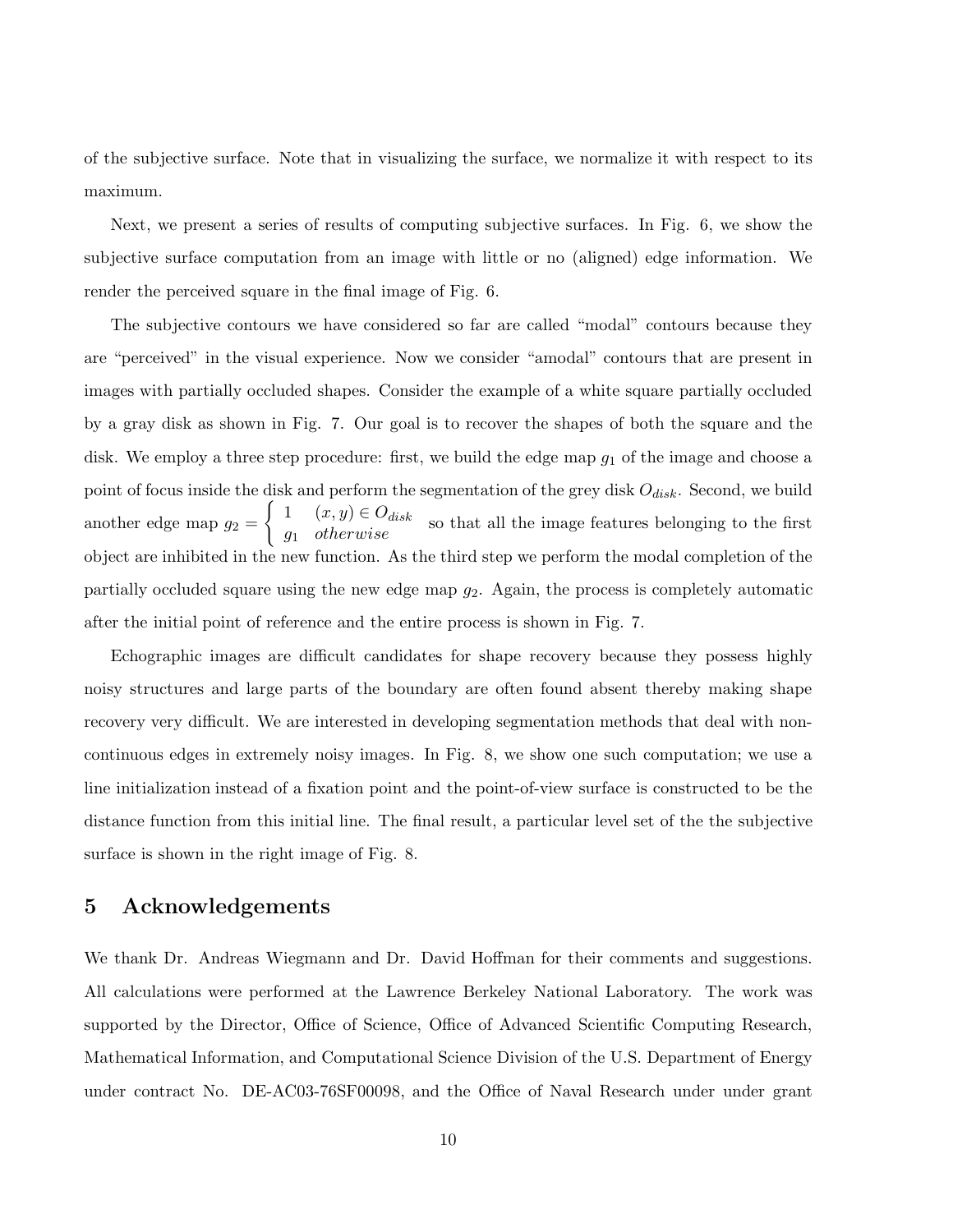FDN00014-96-1-0381.

### References

- [1] Kanizsa,G. (1976) Scientific American, pp. 48-52.
- [2] Mumford,D., Shah,J. (1989) Communications on Pure and Applied Mathematics, Vol. XLII, pp. 577-685.
- [3] Osher,S., Sethian,J.A. (1988) Journal of Computational Physics, Vol. 79, pp.12-49.
- [4] Sethian, J.A. (1985) Comm. Math. Phys., Vol.101, pp. 487-499.
- [5] Sethian, J.A. (1987) in Variational Methods for Free Surface Interfaces, Eds. P. Concus and R. Finn, (Springer-Verlag, NY).
- [6] Malladi,R., Sethian,J.A., Vemuri,B. (1993) SPIE Proceedings on Geometric Methods in Computer Vision II, San Diego, pp. 246-258.
- [7] Caselles,V., Catte',F., Coll,T., Dibos,F. (1993) Numerische Mathematik,Vol.66, pp.1-31.
- [8] Sochen,N., Kimmel,R., Malladi,R. (1998) IEEE Transactions on Image Processing, Vol. 7, N. 3, pp.310-318.
- [9] Kimmel,R., Malladi,R., Sochen, N. (2000) to appear in International Journal of Computer Vision,
- [10] Malladi,R., Sethian,J.A., Vemuri,B.C. (1995) IEEE Transactions on Pattern Analysis and Machine Intelligence, Vol.17, N.2.
- [11] Mumford,D. (1994) Algebraic Geometry and Its Applications, Chandrajit Bajaj (ed.), (Springer-Verlag, New York).
- [12] Williams,L.R., Jacobs,D.W. (1997) Neural Computation, Vol.9, N.4,pp.837-858.
- [13] Williams,L.R., Jacobs,D.W. (1997) Neural Computation, Vol.9, N.4,pp.859-881.
- [14] Saund, E. (1999) CVPR.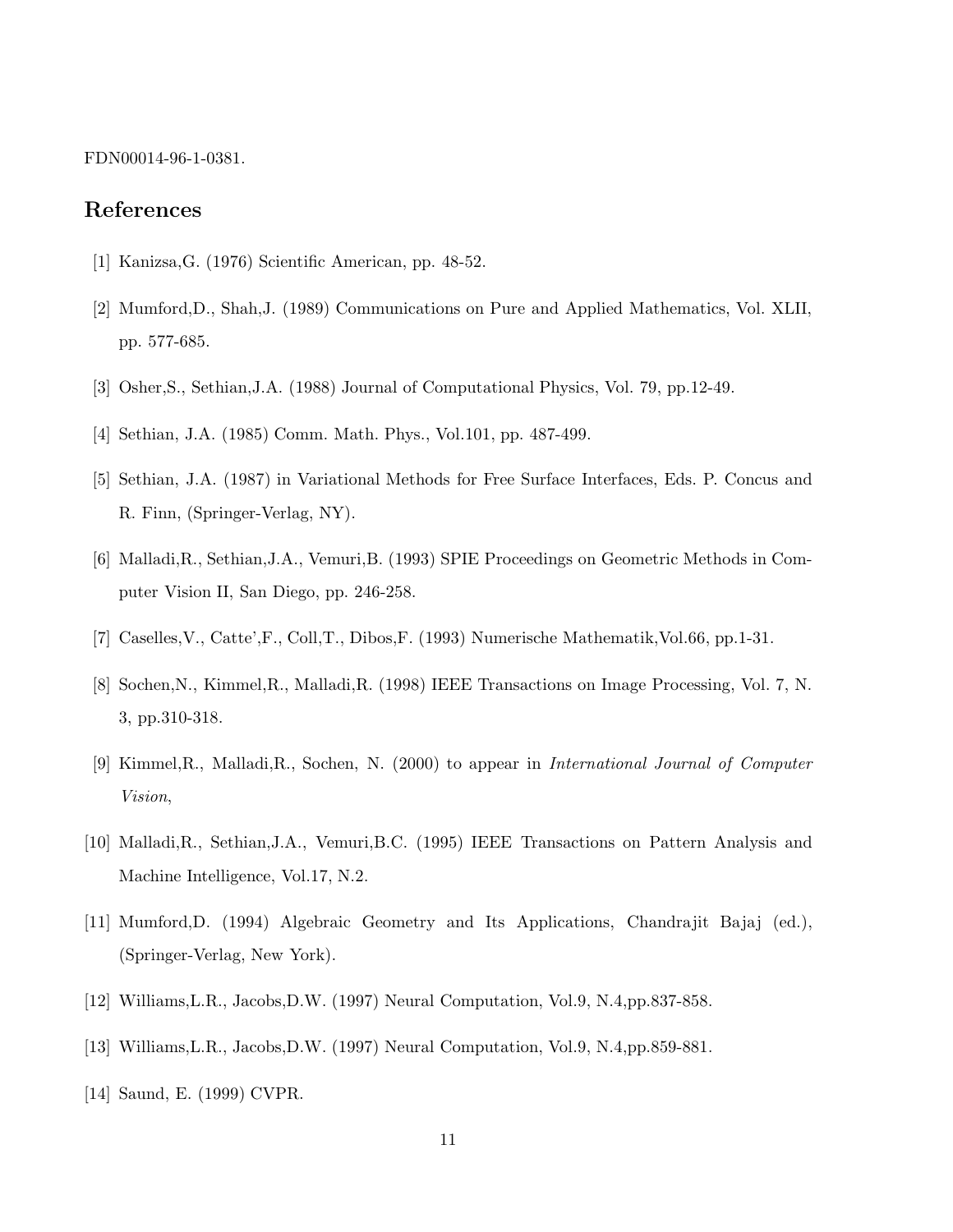- [15] Marr,D. (1982) Vision, (W.H. Freeman & Co., San Francisco).
- [16] Kass,M., Witkin,A., Terzopoulos,D. (1988) IJCV, Vol.1,N. 4,pp.321-331.
- [17] Sethian,J.A. (1999) Level Set Methods and Fast Marching Methods, (Cambridge University Press).
- [18] Caselles,V., Kimmel,R., Sapiro,G. (1997) IJCV, Vol.22,N.1,pag.61-79.
- [19] Sarti,A., Malladi,R., (2000) LBNL-44442, Lawrence Berkeley National Laboratory, October 1999; to appear in Geometric Methods in Bio-Medical Image Processing, Ed. R. Malladi, Springer Verlag.
- [20] Chan,T.F, Vese,L.A. (1998) CAM Report 98-53, UCLA Dept. of Mathematics.
- [21] Gabor,D. (1946) Theory of communication, J. Inst. Elect. Eng., Vol. 93, pp. 429-457.
- [22] Lee,T.S. (1996) IEEE Transaction on Pattern Analysis and Machine Intelligence, Vol.18, N.10, pp. 959-971.
- [23] Perona,P., (1995) IEEE Transactions on Pattern Analysis and Machine Intelligence, Vol.17, N.5, pp. 488-499.
- [24] Malladi,R., Sethian,J.A. (1996) Graphical Models and Image Processing, Vol. 38(2) pp. 127- 141.
- [25] Perona,P., Malik,J. (1987) In Proc. IEEE Computer Society Workshop on Computer Vision.
- [26] Sarti,A., Mikula,K., Sgallari,F. (1999) IEEE Transactions on Medical Imaging, Vol. 18, n. 6, pag. 453-466.
- [27] Malladi,R., Sethian,J.A., (1998) in Proceedings of ICCV'98, pp. 304–310, Mumbai, India.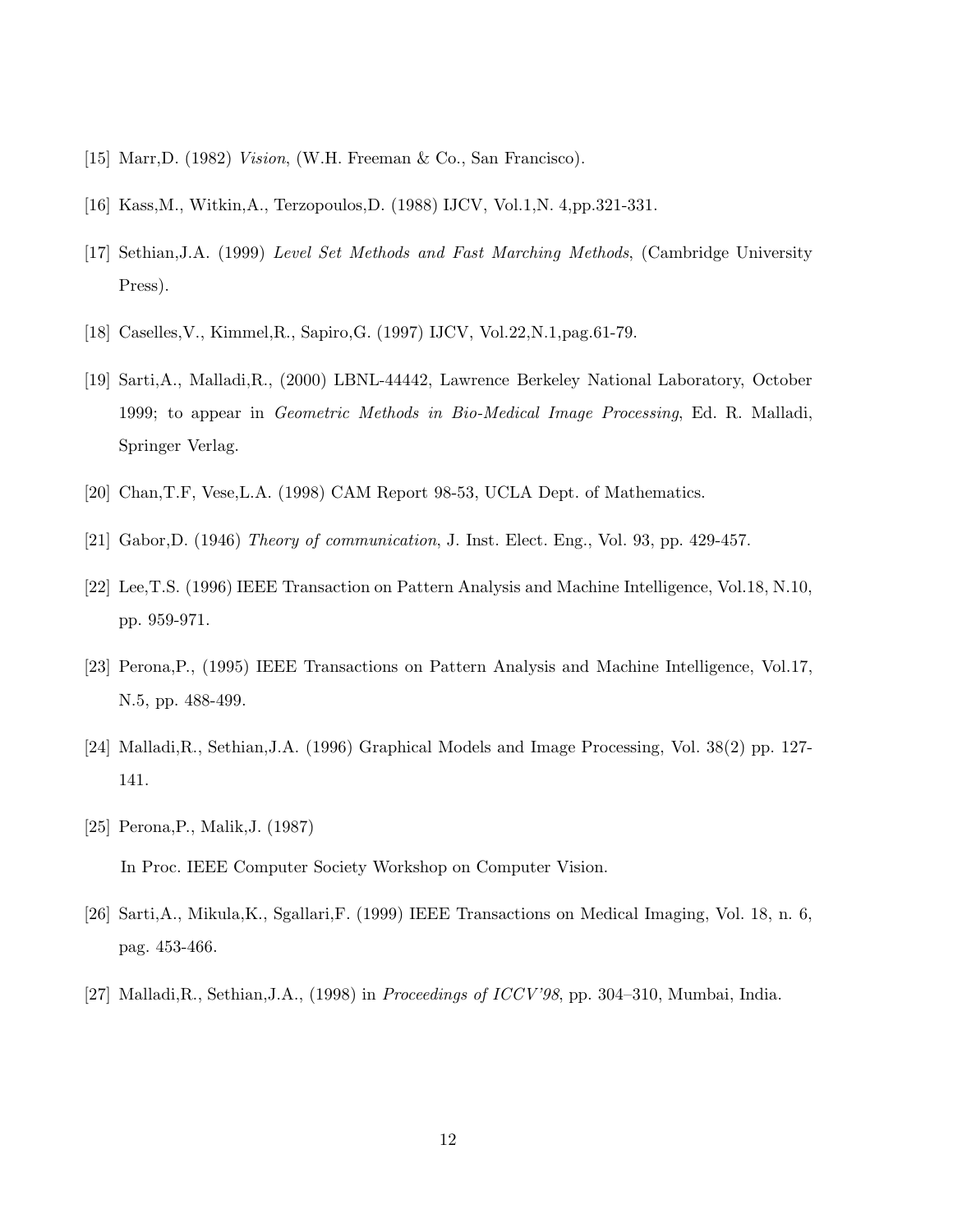#### Figure Captions

Figure 1. Three images with subjective contours.

Figure 2. Local edge detection: The edge map g and its spatial gradient  $-\nabla g$ .

Figure 3. Point-of-view surfaces: on the left  $\Phi_0 = -\alpha \mathcal{D}$ , where  $\mathcal D$  is the distance function from the fixation point, and on the right  $\Phi_0 = \alpha/\mathcal{D}$ .

Figure 4. Three steps of the modal completion of the triangle of Kanizsa: on the left the edge indicator  $-\nabla g(I)$  is shown, in the center a set of equispaced contour lines of the point-of-view surface are drawn, and on the right is the level set of the subjective surface that corresponds to the triangle boundary.

Figure 5. Four time frames showing the evolution of the point-of-view surface (upper left) towards the subjective surface (bottom right). In this visualization the original image has been texture mapped onto the surface.

Figure 6. Modal completion of an image without any aligned gradient.

Figure 7. Amodal completion of the white square partially occluded by the gray disk. In the first row the original image (left) and the point-of-view surface (center, right) are shown. In the second row, the edge map  $g_1$  (left), the subjective surface (center), and the occluding disk boundary (right) are shown. The amodal completion of the square is shown in the third row. The new edge map  $g_2$  (left) is obtained from the previous one by simply removing the features corresponding to the occluding object (disk). This new edge map allows the formation of a new subjective contour (center) and the square boundary (right). We use the value  $\beta = 0.3$  in the edge indicator.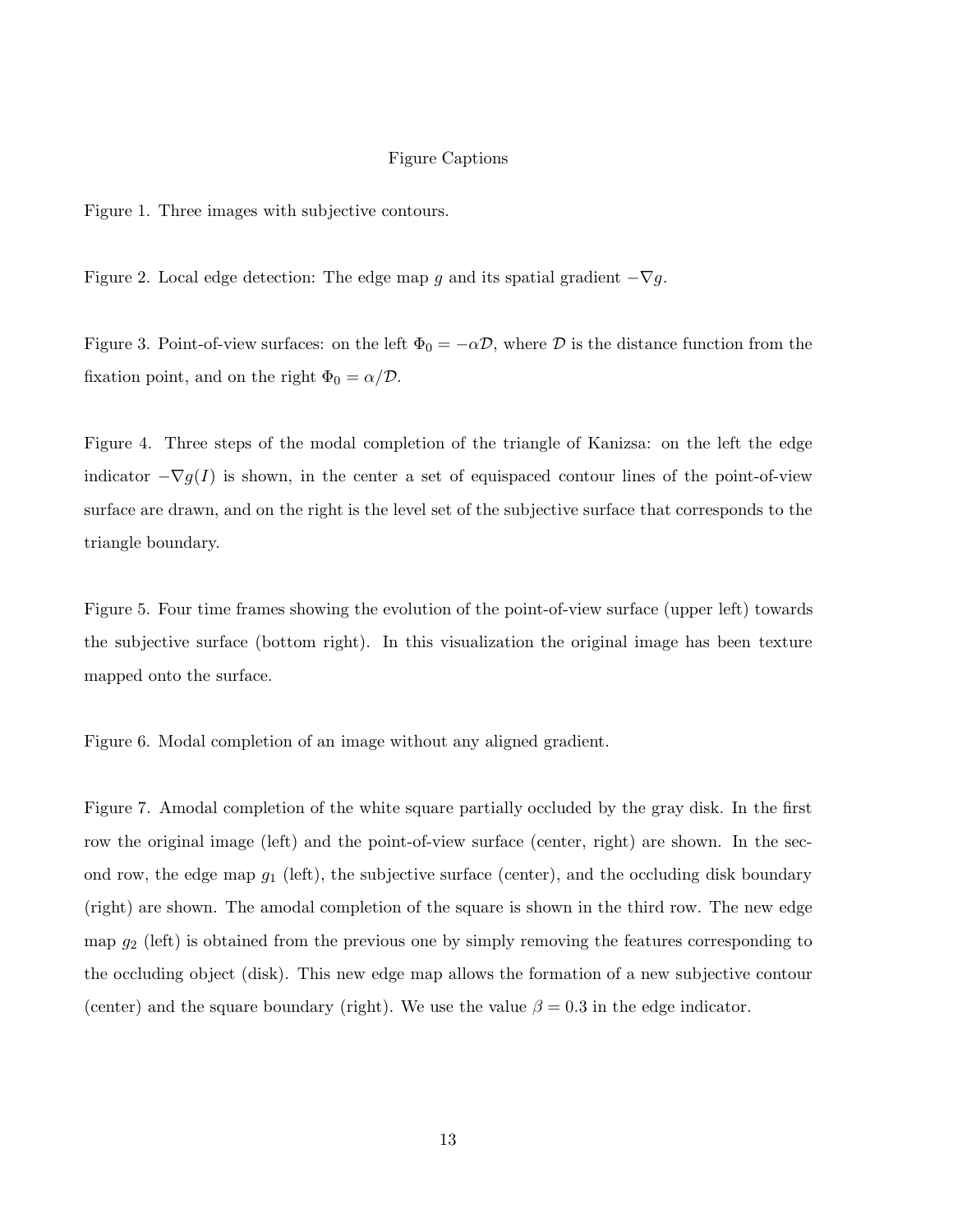Figure 8. Segmentation of fetal echogram: modal completion is needed to recover a large portion of the missing boundary in the dorsal section of the fetus. The original image (left), the line of view (center) and the segmented boundary (right) are shown.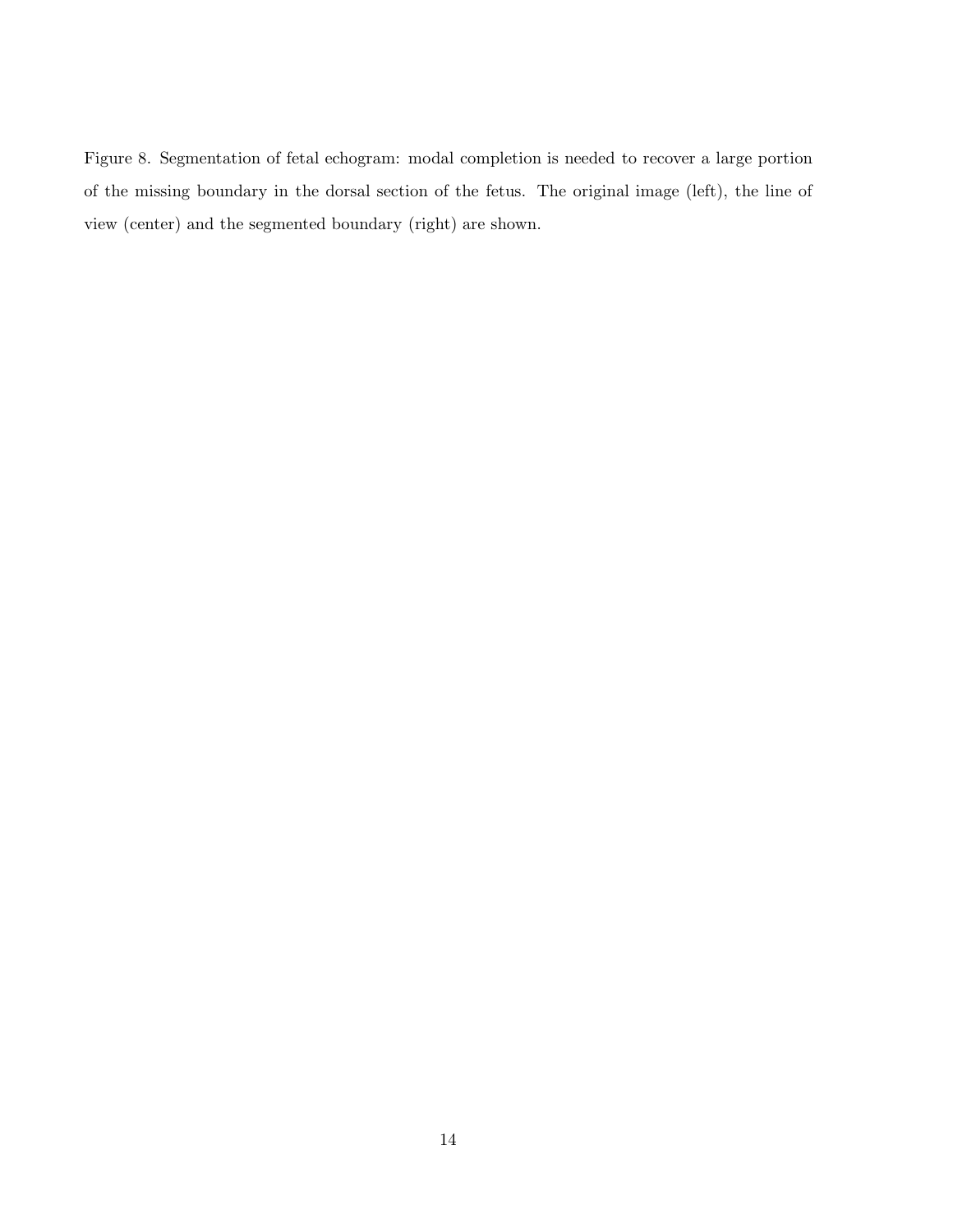Figure 1: Three images with subjective contours.

Figure 2: Local edge detection: The edge map g and its spatial gradient  $-\nabla g$ .

Figure 3: Point-of-view surfaces: on the left  $\Phi_0 = -\alpha \mathcal{D}$ , where  $\mathcal D$  is the distance function from the fixation point, and on the right  $\Phi_0 = \alpha/\mathcal{D}.$